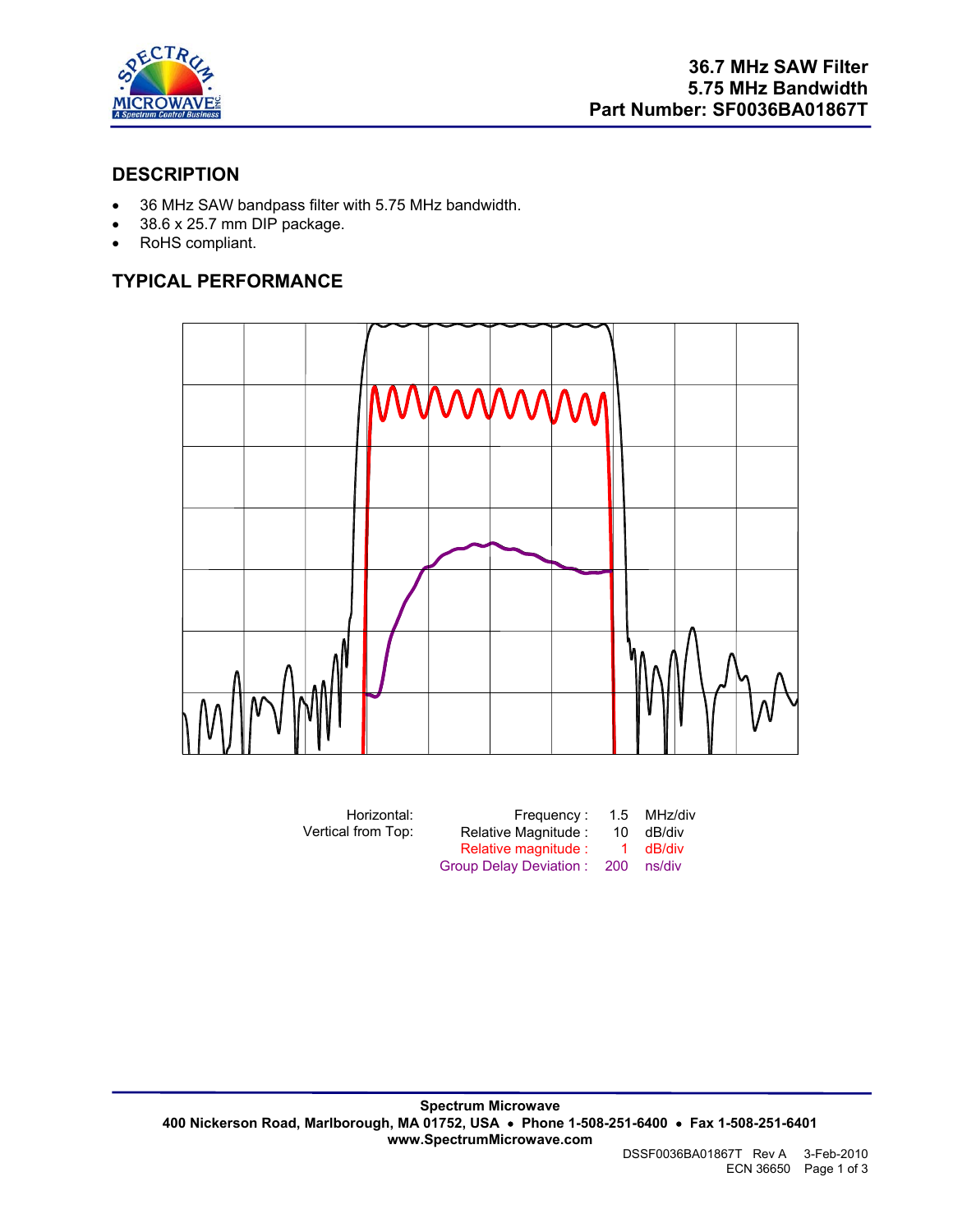

# **SPECIFICATION**

| <b>Parameter</b>                            | Min            | <b>Vp</b> | <b>Max</b>               | <b>Units</b> |
|---------------------------------------------|----------------|-----------|--------------------------|--------------|
| F visual                                    |                | 38.9      |                          | <b>MHz</b>   |
| F color                                     |                | 34.47     | -                        | <b>MHz</b>   |
| F audio                                     |                | 33.5      |                          | <b>MHz</b>   |
| Center Frequency (Fc, nominal) <sup>1</sup> |                | 36.7      |                          | <b>MHz</b>   |
| <b>Insertion Loss</b>                       |                | 30        | 32                       | dB           |
| 1 dB Lower band edge                        |                | 33.75     | 33.9                     | <b>MHz</b>   |
| 1 dB upper band edge                        | 39.65          | 39.80     |                          | <b>MHz</b>   |
| Passband Ripple (34.05 to 39.5 MHz)         |                | 0.6       | 1                        | dB           |
| Group Delay response at:                    |                |           |                          |              |
| 38.90 MHz (reference)                       | $\blacksquare$ | $\Omega$  | $\overline{\phantom{a}}$ | ns           |
| 37.90 MHz                                   | 28             | 53        | 78                       | ns           |
| 36.90 MHz                                   | 65             | 90        | 115                      | ns           |
| 35.90 MHz                                   | 50             | 75        | 100                      | ns           |
| 35.15 MHz                                   | $-25$          | $\Omega$  | 25                       | ns           |
| 34.47 MHz                                   | $-220$         | $-170$    | $-120$                   | ns           |
| 34.10 MHz                                   | $-500$         | $-400$    | $-300$                   | ns           |
| Rejection (10 - 31.90)                      | 40             | 50        |                          | dB           |
| Rejection (31.9 - 33.4)                     | 40             | 45        |                          | dB           |
| Rejection (40.4 - 70.0)                     | 40             | 45        | $\overline{\phantom{0}}$ | dB           |
| Rejection (40.15 - 40.4)                    | 40             | 45        | $\overline{\phantom{0}}$ | dB           |
| Ambient Temperature (Tref)                  |                | 50        |                          | deg C        |
| Source/Load impedance                       |                | 50        | -                        | $\Omega$     |

Notes: 1. Average of lower & upper 3 dB frequencies.

2. Typical change of filter frequency response with temperature is Δf = (T-T<sub>ref)</sub>\*Tc\*Fc, in ppm.

# **MAXIMUM RATINGS**

| Parameter                                              | Min |     | พลม                      | unne   |
|--------------------------------------------------------|-----|-----|--------------------------|--------|
| Storage Temperature Range                              | -40 | 50  | 85                       | $\sim$ |
| Temperature Coefficient of Frequency (Tc) <sup>2</sup> | -   | -94 | $\overline{\phantom{a}}$ | ppm/°C |
| Input Power Level                                      | -   |     |                          | dBm    |

### **MATCHING CIRCUIT**



Notes:

1. External matching components are not required.